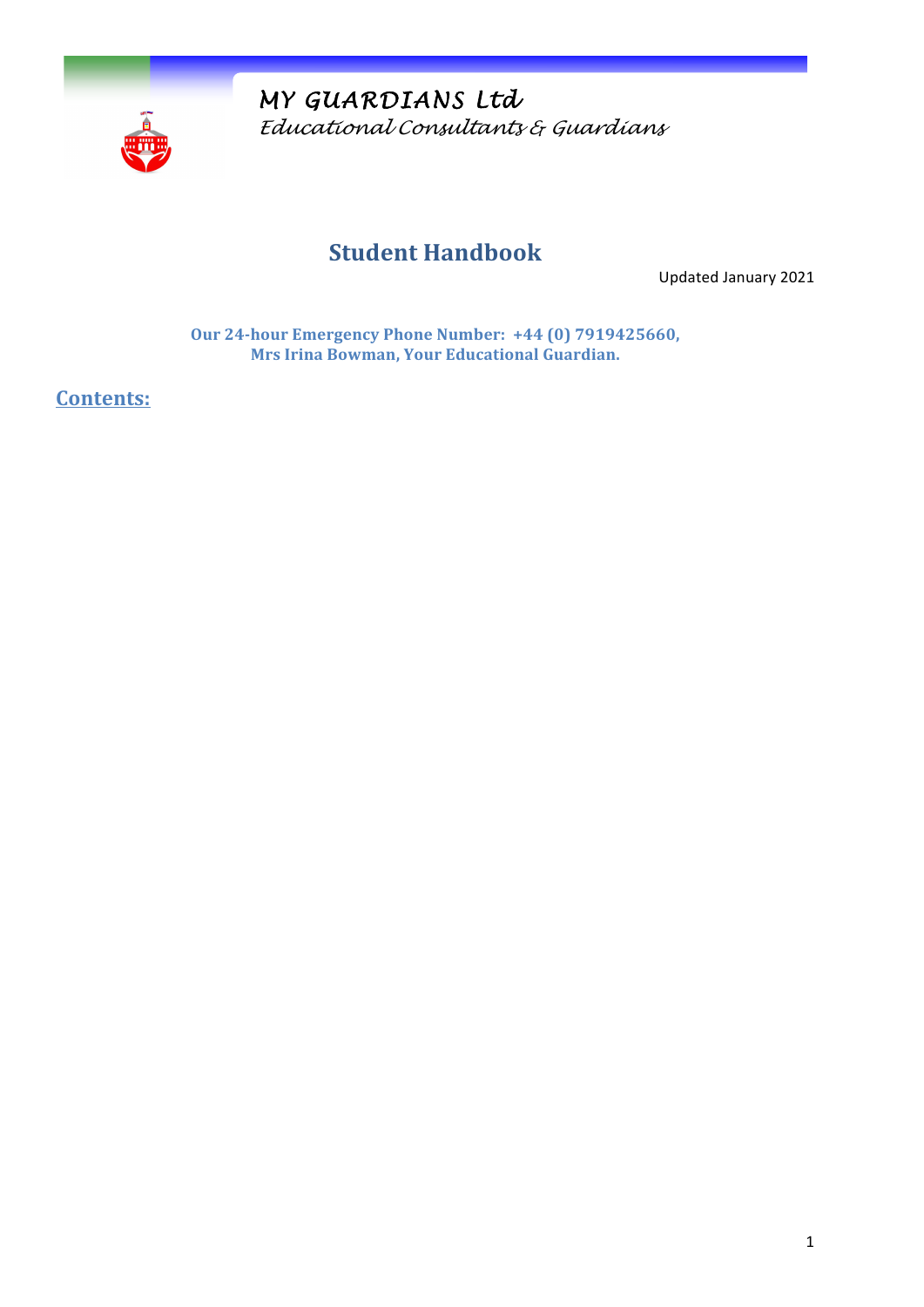- *1. Welcome & Introduction*
- 2. The Role of your Guardian and Host Family
- **3.** The Responsibilities as a Student The Student Code of Conduct
- *4. Emergencies and Staying Safe*
- **5.** The Process for Arriving in the UK
- *6. British Customs & Etiquette*
- *7. Personal Safety and the Care of Valuable Possessions*
- *8. Information on living with a host family*
- **9.** *Meal times, what is provided, table manners, your room, etc.*
- *10. Laundry Arrangements*
- 11. Taking Care of Yourself Personal Hygiene!
- 12. Homesickness Symptoms and How to Cope, Where to Get Help
- *13. Electrical Appliances and Safety*
- *14. Fire Prevention and Precautions*
- **15.** *What to Do in a Medical Emergency*
- **16. Permission for Visiting from Parents**
- *17. Curfew & Bed Times*
- 18. *English Laws including Smoking, Drinking, Sexual Activity, Illegal Substances*
- *19. Prevent & Anti-Radicalisation*
- 20. Safe Use of the Internet, Access to Wi-Fi.
- *21. Bullying & Cyber-Bullying – Awareness, Help & Guidance*
- *22. List of Useful Contacts*
- *23. Additional Information*
- *24. Safeguarding Policy – Summary*
- *25. Please sign!*

### *1. Welcome & Introduction*

As your parents live overseas they are unable to care for you when you are out of school. We take on this responsibility particularly during exeats and other times when the school is closed.

My Guardians' Director, Irina Bowman, is the official guardian to all students under My Guardians care.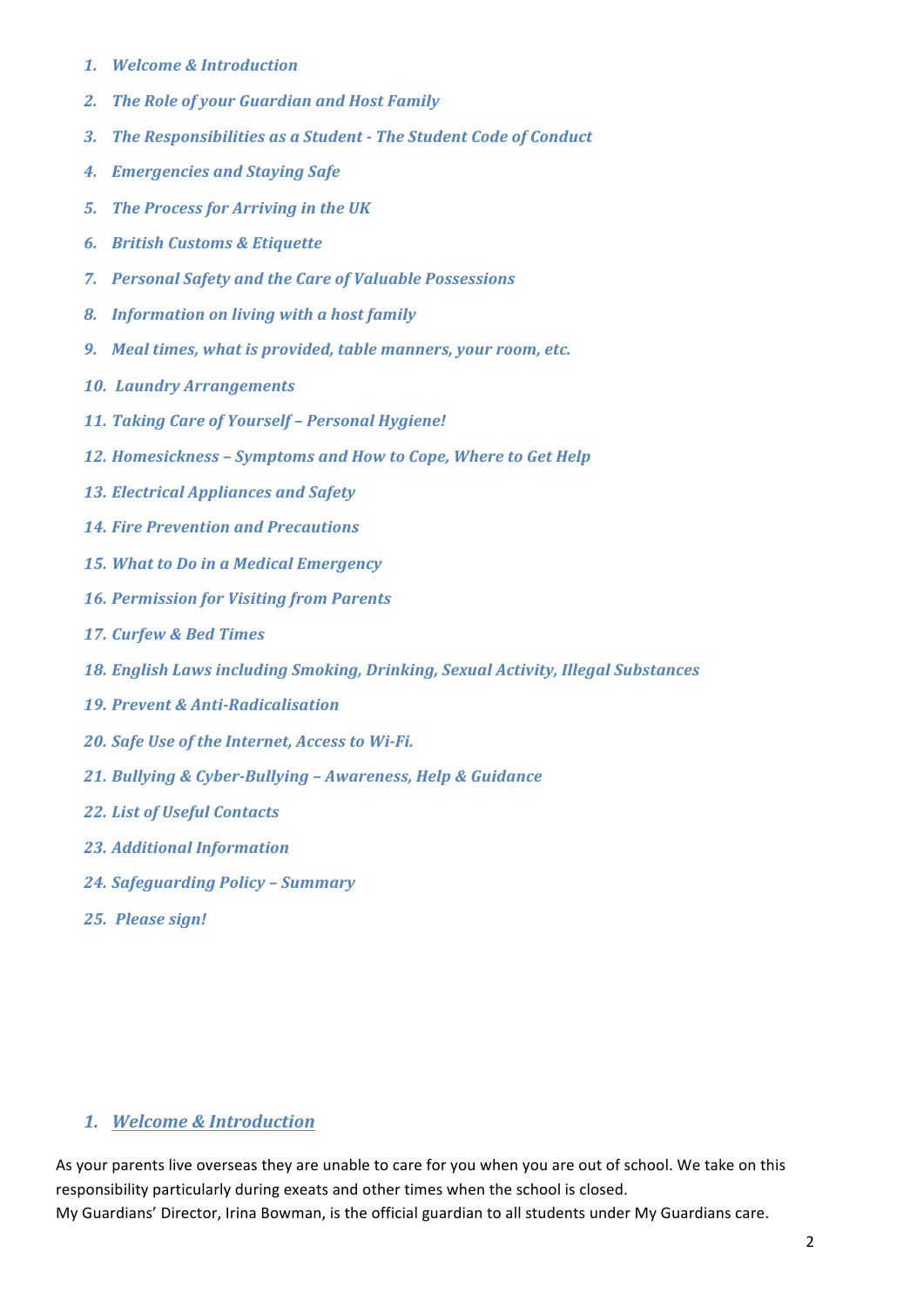My Guardians are on call 24 hours every day to help you with any difficulties or problems that may arise.

## 2. The Role of your Guardian and Host Family

### **Our responsibilities include:**

- $\overline{+}$  Acting on behalf of your parents in situations where they are unable to do so due to distance or timing.
- $\downarrow$  Looking after your welfare in the UK when the school is closed for holidays.
- $\ddot$  Providing a host family for you to stay with during half term and exeat weekends when the school is closed.
- $\frac{4}{3}$  Assisting you with things you may need school uniform, sports equipment, mobile phone, UK 'pay as you go' mobile sim-card, etc.
- $\pm$  Assisting you with collecting BRP from the post office if required by school and also helping you with police registration, if required.
- $\downarrow$  Helping you arrange your travel both in the UK (taxi, train or bus) and back home (flight bookings, transfers).
- $\ddot{\textbf{+}}$  Helping you if things go wrong: if you get into trouble at school you may be suspended and asked to leave the school for a period, at short notice or if you get ill and need to go to hospital, or away from school.
- $\ddotplus$  Being available for you anytime, particularly if you are worried about things like school, friends and the host family you stay with. Our carefully selected and inspected host families are fully checked and required to protect, care for and provide full board and lodging for you.

# **3.** Responsibilities as a Student

### *Code of Conduct for Guardianship Students*

My Guardians students are expected to follow our Students Code of Conduct.

Positive behaviour is expected of all our students during their stay with host families. Positive behaviour is encouraged through Homestay Handbook and rules for guardianship students. My Guardians host families are setting the good examples and having procedures for responding to various situations.

### *My Guardians students should:*

- $\downarrow$  Treat their host family and other pupils with respect.
- $\ddot{\phantom{1}}$  Treat host family home with respect.
- $\overline{\textbf{F}}$  Follow instructions given by their host.
- $\overline{\phantom{a}}$  Be honest.
- $\blacksquare$  Not use offensive language.
- $\downarrow$  Dress appropriately at host family and on any excursions, visits and activities.

#### *When staying with host family students should:*

- $\downarrow$  Follow all rules set by their hosts and behave in a courteous, respectful and cooperative manner.
- $\perp$  Leave their bedroom and any facilities used in the home clean and tidy after use.
- $\blacksquare$  Be respectful of the family by being quiet during the night when others are asleep.
- $\textcolor{red}{\textbf{4}}$  Respect the privacy of the host family and not enter any private areas of the house without their permission.
- If given parental permission to go out unaccompanied, give an approximate time they will be home, and always follow curfew times.
- $\downarrow$  Remain contactable by mobile phone at all times.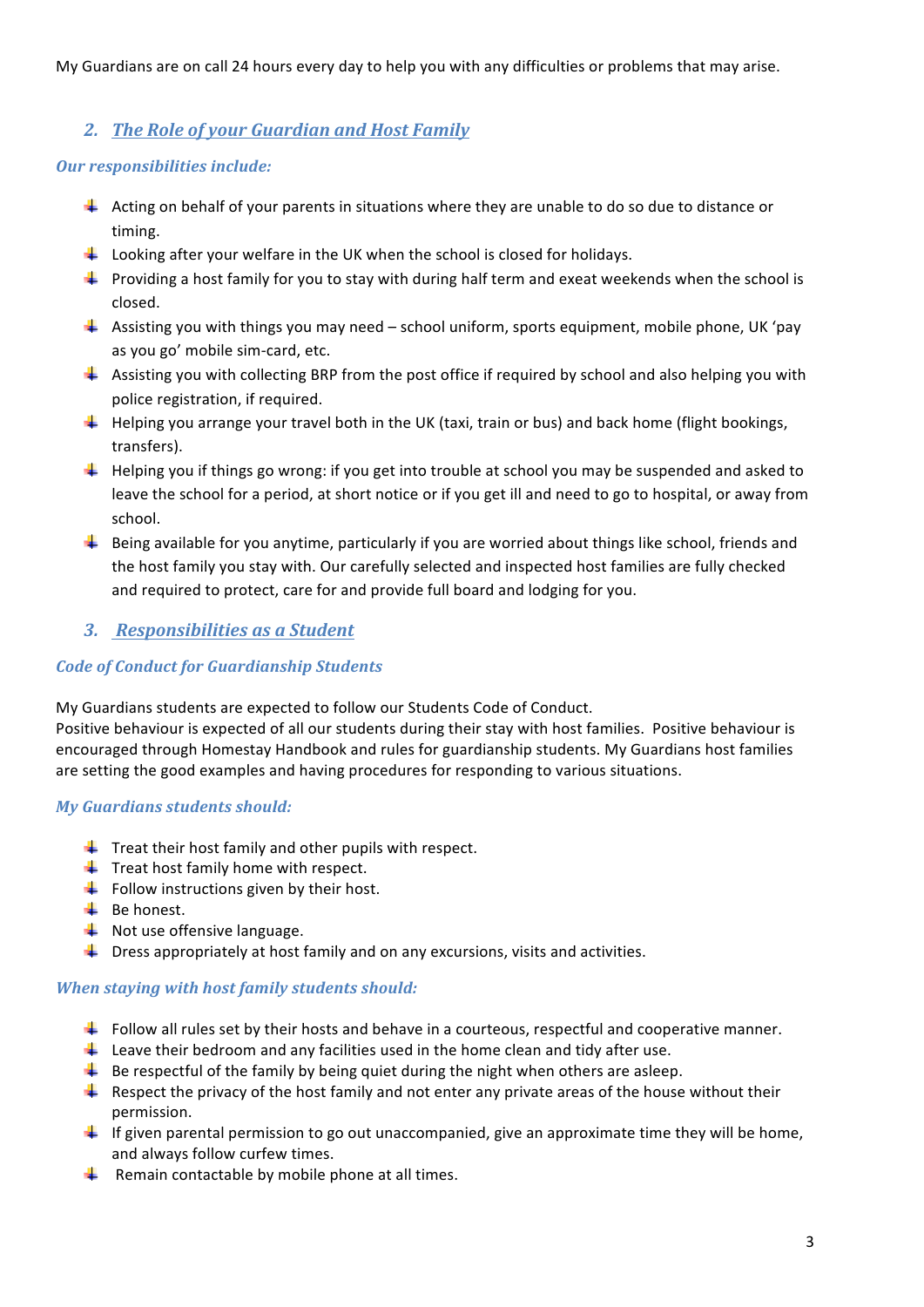### **Health and safety in the home:**

- $\perp$  Let My Guardians know about their medical conditions and provide details of any medication they are taking while staying with host family.
- $\downarrow$  Use equipment in the home safely and in accordance with safety instructions given to them by their host.
- $\downarrow$  Tell their host family about any accidents or safety-related incidents.
- $\downarrow$  Tell their host family if they are injured or feeling unwell.
- $\downarrow$  Follow all fire and other home safety advice given to them by their host.

### *My Guardians students should:*

- $\downarrow$  Pay attention to and follow welfare, health and safety instructions given by their host.
- $\downarrow$  Always carry a fully charged mobile phone, which is switched on, and respond to phone calls.
- $\downarrow$  Always carry their mobile phone with My Guardians emergency contact number stored in the phone.
- $\overline{\phantom{a}}$  Behave in a good manner.

### *Discrimination.*

My Guardians will not tolerate discrimination in any form. Students should behave in a way that has a positive effect on others and not discriminatory on any grounds, including age, gender, race, nationality, culture, religion, pregnancy and maternity, sexuality, disability, health, ability, status and appearance.

### *Bullying.*

See also My Guardians Bullying Policy and Procedure. Bullying, including Cyber-bullying, in any form will not be tolerated.

### Use of the Internet and Mobile Electronic Devices.

#### See also our E-Safety Policy and Procedure.

My Guardians students under 18 years will be informed that network and Internet use on a homestay host's

### computer will be monitored.

My Guardians students should:

- $\ddotplus$  Follow the guidance in My Guardians E-safety policy.
- $\ddot{\textbf{I}}$  Be vigilant about their safety when using the Internet and, specifically, not provide personal details, contact information or images to, or arrange to meet, people unknown to them.
- $\ddot{\textbf{+}}$  Not photograph or video other guardianship students or hosts and their families without their consent.
- $\blacksquare$  Not post images of My Guardians students or hosts and their families on the Internet without permission.
- $\blacksquare$  Not access illegal material.
- $\downarrow$  Not download any file to the homestay host's computer without permission.
- $\downarrow$  Not change the settings on the homestay host's computer without permission.

### *Alcohol and Illegal Substances.*

My Guardians students should not:

- Store, consume or be under the influence of alcohol in the host's home if they are under the age of 18 years old.
- Furchase or consume alcohol in a public place or in licenced premises if under the age of 18 years.
- $\downarrow$  Store, solicit, purchase or use illegal substances (drugs) at any time.

### **Smoking.**

My Guardians students should not:

- $\downarrow$  Smoke anywhere in the host's home unless permitted to do so and over the age of 18 years old.
- $\downarrow$  Purchase tobacco products if under the age of 18 years old.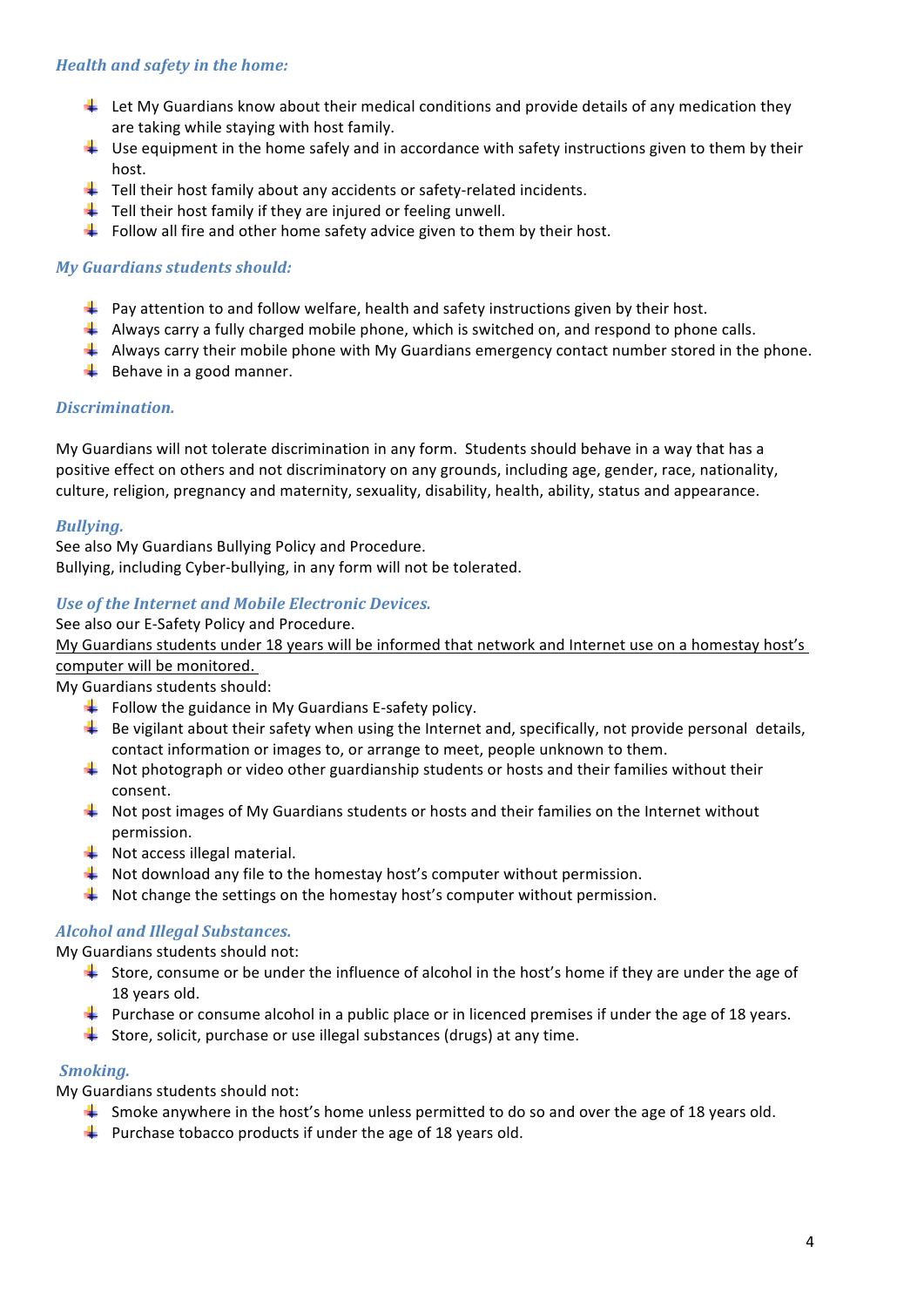### *Criminal Activity.*

My Guardians will not tolerate criminal activity in any form. UK Laws and Legislation will be covered in each guardianship student induction. Guardianship students must be made aware that UK Laws will differ from the laws in their own countries.

#### *Intimidation, Aggression and Violence.*

My Guardians will not tolerate intimidation, aggression and violence in any form. Any student breaking UK law, or persisting in serious anti-social behaviour, will be subject to My Guardians disciplinary procedures. In serious cases, My Guardians students may be asked to leave our guardianship programme.

### *4. Emergencies & Staying Safe.*

My Guardians will assist 24 hours a day. In the case of emergencies, please ring our emergency number +44 (0) 7919425660.

### *Medical Emergency & Sickness.*

If you are sick and need medical help, tell the host family and they will make an appointment for you to see the family doctor. You have been registered with the NHS by the school. Some students also have private medical insurance and we should have been informed by your parents if you one of them. If the illness becomes more serious or hospitalisation needed, your host will immediately ring our emergency number: +44 (0) 7919425660.

### **5.** The Process for Arriving in the UK.

### **Details on Airport Arrival.**

There are three points where you may be delayed:

- $\downarrow$  Immigration (especially if you are a young child travelling alone),
- $\downarrow$  Luggage collection,
- ← Customs control.

If you are travelling alone, please be prepared to answer questions from immigration about your school and who is meeting you at the airport. We will inform you who is meeting you!

#### *Students Travel.*

For your travel between the airport and school, or between the host family and school, My Guardians have drivers available to meet and take you to any address in the UK. Travel by rail and coach can be arranged for economical long distance transfer cost. If we have booked a taxi for you to travel, please be certain to keep your mobile switched on so that we can contact you. Your driver will be meeting you in arrival lounge once you come through the customs. He will be holding a small plaque with your name on it. If you do not find your driver within 10-15 minutes waiting, please ring My Guardians emergency number +44 (0) 7919425660 and we will find your driver for you!

#### **Passport, BRP and Money.**

Britain is a safe place, but of course, you should be as careful as you would be in your own country. This means you should look after your passport and your money. Leave your passport, BRP and your air ticket with your host. Look after your debit and credit card and only carry small amount of cash when you do out.

### *6. British Customs and Etiquette.*

British custom differ from customs in your country and here are just some useful tips for you to follow:

- Being polite British people say "please" and "thank you" a lot, and you should too when you are in the UK. We like to say "sorry" too  $-$  sometimes even when it's not our fault!
- **L** Queuing the British love to queue! Check to see if people are queuing in shops or at bus stops so that you don't accidentally go to the front of the queue. If you're not sure you can ask; "Is this the queue?"
- Food In the UK, people usually eat a light lunch around midday and have the main meal in the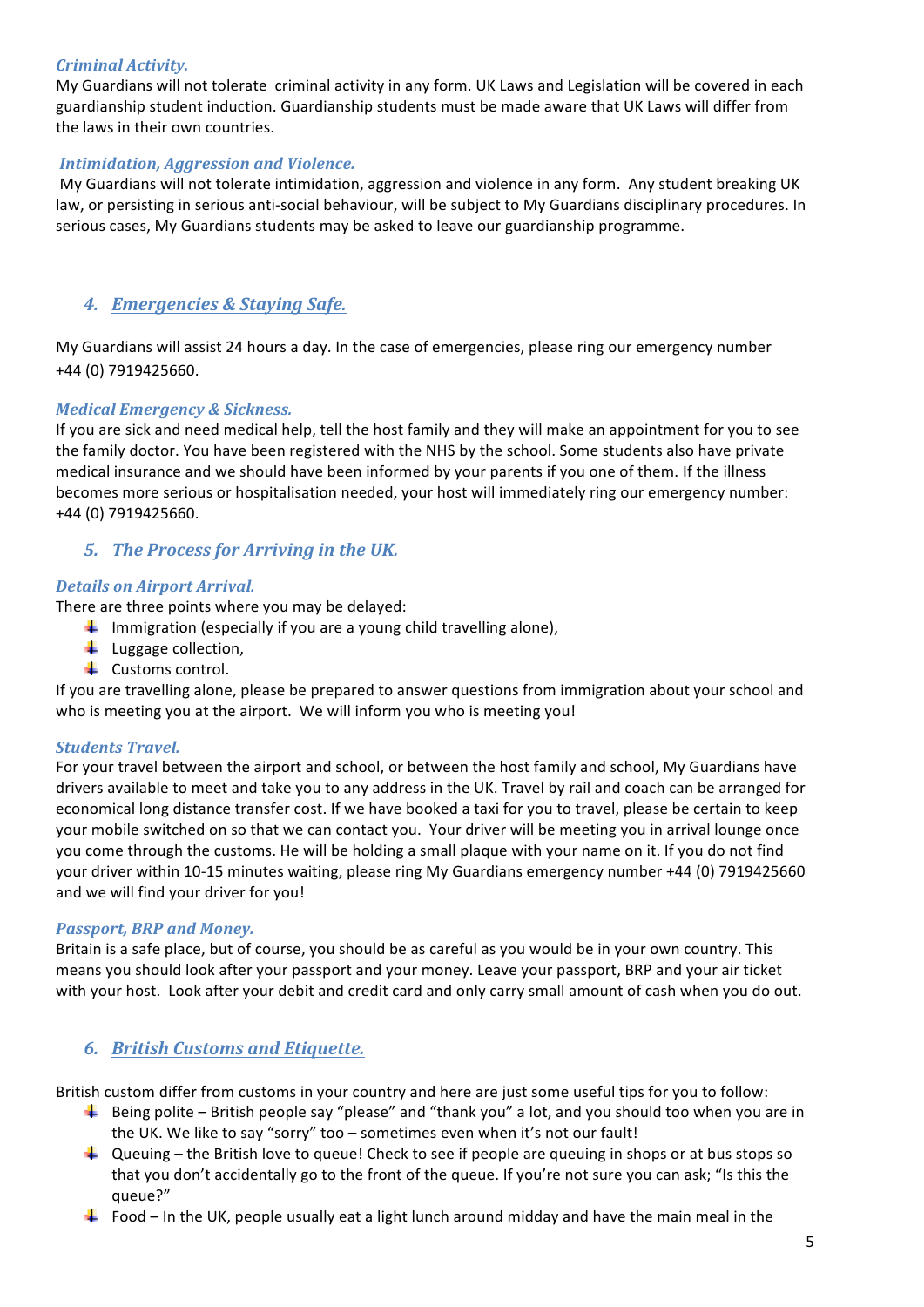evening about 6-7pm. Do tell your host family if you really don't like something or you are hungry.

- *7. Personal Safety and the Care of Valuable Possessions.*
- $\ddotplus$  Please take care of your personal safety and pay attention to and follow welfare, health and safety instructions given by their homestay hosts.
- $\downarrow$  If you go out with your host or allowed to go out locally on your own or with your friends, always carry a fully charged mobile phone which is switched on. You should have My Guardians emergency contact number and your host number stored in the phone.
- $\perp$  Take special care of your valuable possessions including passport and BMP card.
- It is important to carry all your documents when arriving to UK, including your parental consent letter and insurance documents, in case you are questioned at immigration.
- $\ddot{\textbf{+}}$  Please make sure you do not carry large amounts of money, and whatever money and credit cards you carry is kept in a closed bag in a purse or wallet.
- **8.** Information on Living with a Host Family.
- $\blacklozenge$  We place our students with host families when schools are closed for half terms and exeat weekends. You may find that there is more than one student staying with a host family at any one time. This can work very well, as it offers you additional company and friendship during your holiday period.

Staying with one of our host families is a wonderful opportunity to learn and understand about life in the UK. Here are some general points to help you make the most of this.

- $\ddot{\phantom{1}}$  Your hosts invite you to stay with them in their family home. This is very different from living in a hotel! Please behave as a polite and respectful guest.
- $\downarrow$  Speak to your host family about the "rules" of the household; for example, the best time to use the bathroom, what time they eat dinner, when the washing will be done, use of the phone etc.
- $\ddot{\phantom{1}}$  You are invited to eat your evening meals together and this is a great time to talk to them and to learn about the English way of life.
- $\blacksquare$  If you are going to miss the evening meal, please phone your host family to let them know. Even better, tell them in advance so they can plan their shopping and cooking.
- $\downarrow$  Please ask your host family for permission if you want to invite friends back to the house for a short stay. Overnight guests are not permitted.
- $\downarrow$  If you break or damage anything, please tell your host family. These things happen sometimes!
- $\perp$  Make sure that you spend time with your hosts each evening do not spend the whole evening in your bedroom.
- $\frac{1}{\sqrt{2}}$  Make your bed and keep your room tidy.
- If you are ill, tell your host family or phone My Guardians so that we can help or call a doctor if necessary.
- $\downarrow$  Your hosts are concerned for your welfare. They work with My Guardians to help and support you.

Students are expected to respect their host family's way of life in return for being accepted as a guest. Hosts are encouraged to include you in family life and to arrange activities and excursions. Please note, guardianship responsibilities remain with My Guardians during your stay with a host family, so you should speak to us about any concerns you may have. We will always do our best to help.

Students sometimes inform us that they wish to make alternative arrangements for one or more nights' accommodation during half terms and exeat weekends. We have an obligation to your parents and schools to care for and protect our students and to provide safe host family accommodation. Should you wish to consider alternative half term or exeat care arrangements, My Guardians will require *a written permission from your parents* and contact details of a named adult, residing in the UK, who will take responsibility for the student during the stay.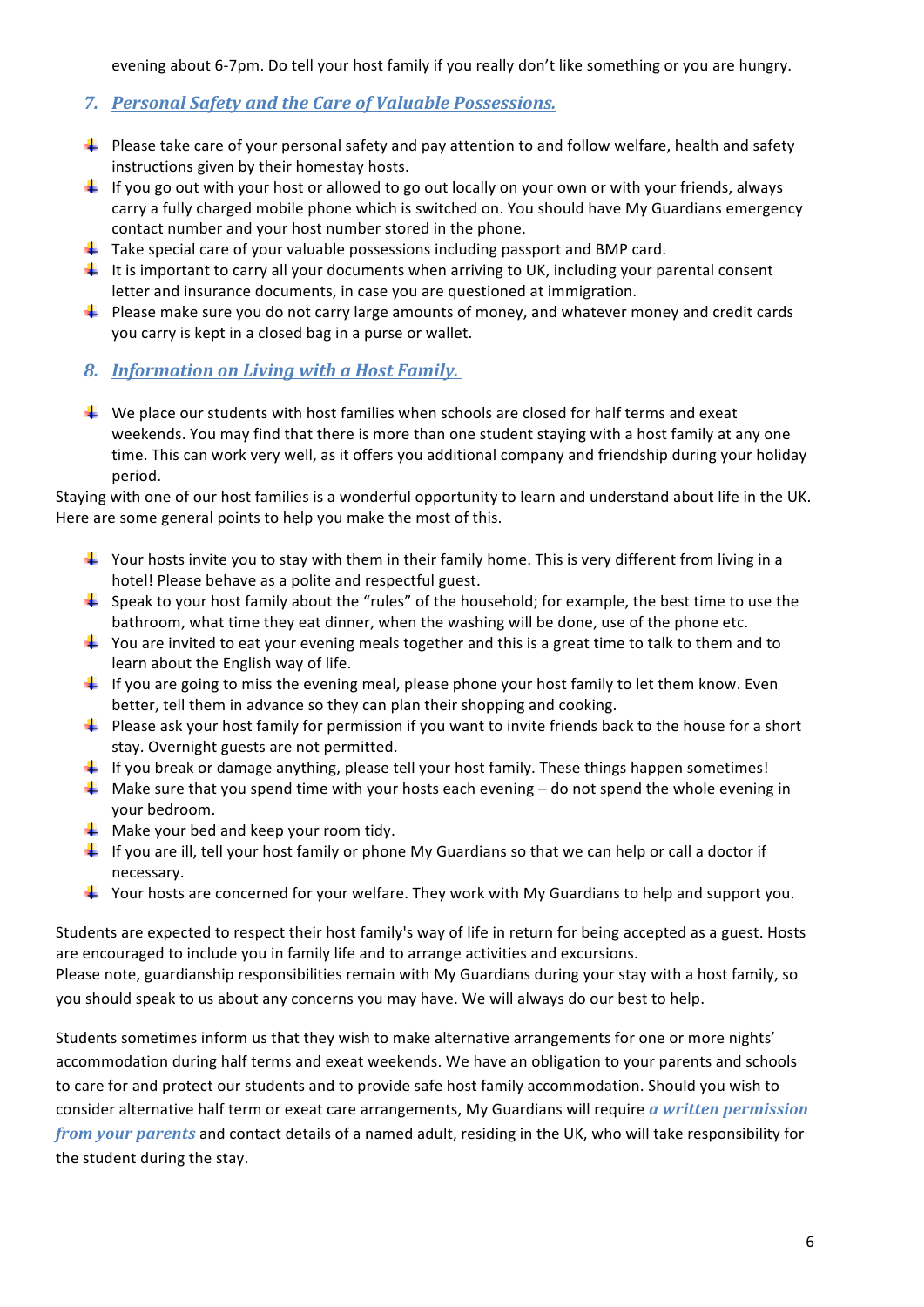### *9. Meal times and what are provided?*

 $\frac{1}{2}$  Students are entitled to three meals per day. English food tends to be fairly simple compared with some cuisines, but should always be wholesome and nourishing. English people usually eat their evening meal fairly early, often around 18.00 pm.

Your family may serve snacks and drinks between meals or allow you to help yourself. For breakfast you should get toast and cereal, and perhaps a cooked breakfast on occasions. Lunch is normally light, perhaps salad, and sandwiches, cheese on toast and fruit or yoghurt. Dinner should include fish or chicken or red meat, vegetables and a dessert.

If you have things you like or don't like please tell your host and they will try and provide accordingly. If you are hungry, please don't help yourself – ask the host family. Your family may be very interested in your own country's food - offer to cook!

- Be sure to watch your table *manners:* 
	- $\downarrow$  Wait until everyone is seated at the table and has their food before you begin.
	- If you want something, ask for it to be passed to you. English people use 'please' and 'thank you' frequently, please.
	- $\downarrow$  Do not forget to do the same.
	- $\downarrow$  It is the English custom to eat quietly, with your mouth closed.
	- $\downarrow$  Stay at the table until everyone has finished and then ask to leave.
	- When you leave the table, ask if you can help by taking your dishes to the kitchen, and leave them by the sink or place them in the dishwasher.

### $#$  Host Family Home and Your Room.

The family home may, of course, be very different from your own, but will be clean and comfortable. You will be provided with a single or twin room (one or two beds). Clean bedding and a towel are provided. The room will have some storage facility and a desk and adequate lighting for working. If there is not a table or desk and chair in the bedroom there will be another area in the house you can use for your homework.

### $\frac{1}{2}$  *Shower and Bathroom.*

Your host family may need to use the bathroom as well as you and will tell you the most convenient time for you to use the bathroom and shower in the mornings and evenings. Remember that hot water may be limited, so you should only spend about 10 minutes in the shower. Make sure the shower curtain is on the inside of the shower cubicle to avoid flooding the bathroom.

### *10.Laundry Arrangements.*

Hosts are happy to help you with any washing you may have, especially during a longer break like half term. Ask your host if they would mind doing the washing for you (or offer to do it yourself) and where to put your dirty clothes. They will and return them to you.

# 11. Taking Care of Yourself - Personal Hygiene.

Most English people bathe or shower once a day. In Europe and overseas bathing customs differ. Many people, for example, do not bathe as often. The same may apply to washing clothes. If you are not accustomed to bathing more than three or four times a week, the host family and friends may become offended by your body odour. Be sensitive about how you look and smell.

### 12. *Homesickness* – *signs of symptoms and how to cope with it & where to get help.*

We understand that it can be difficult to be away from home, especially if it is for the first time. It may take some time to feel at home here in the UK, this is natural because a lot of things are happening – you have a new place to live, you are meeting new people and learning about a new culture and language! Relax and take some time, you should feel better after a few weeks. If you would like to speak to us, you can contact us at any time. You can also contact My Guardians if you have a personal problem, or need some advice or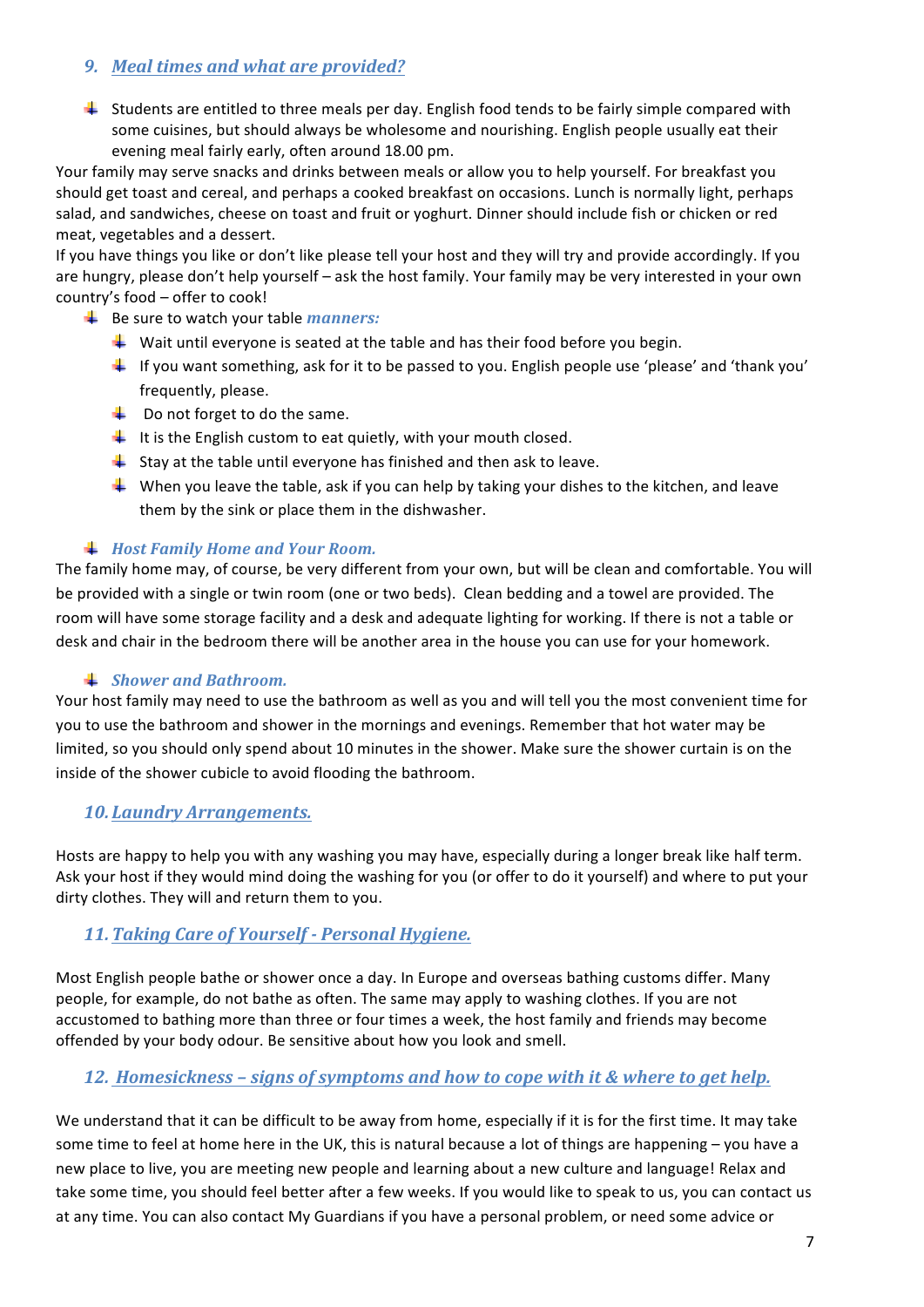support.

Some children will become homesick; most will cope with these feelings. Try to join clubs or get involved in activities early on before isolation or loneliness sets in.

Going to a new country and being part of a new culture can be confusing and difficult. Try to learn as much about the British culture, customs and behaviour as possible. People will be more helpful and much kinder if you are polite and show respect for others.

### 13. **Electrical Appliances and Safety.**

Please use all electrical appliances and electrical equipment in the home safely and in accordance with safety instructions given to you by your host. Special care should be taken when using overseas phone charges and laptop power devices. This might pose a significant risk, so we always advice our students to purchase UK version. You should immediately tell your host family about any accidents or safety-related incidents.

# *14. Fire Prevention & Precautions.*

While staying with your host family in their home, please follow all fire and other home safety advice given to you by their host. You should be particularly careful about electrical items – do not leave your computer or tablet switched on, on your bed, or leave hair straighteners switched on after use and don't use uncertified plug adaptors or chargers.

### **15. What to Do in a Medical Emergency.**

Please let your host know if you feel unwell or injured! Your host will help you by giving you some medication (with your parents consent), take you to see the local doctor and take you to hospital, if required. Your host family will also contact us.

### 16. Permission for Visiting from Parents.

### **Parental Authority:**

Schools frequently need a parent or guardian to sign for parental permission for you to participate in school activities and excursions. Our policy is to forward these to your parents for approval if the cost is over £50.00 and also if the activity is strenuous or potentially dangerous. Otherwise we will sign, unless your parents have indicated otherwise.

### **Other permissions from parents:**

We will also seek your parents permission for visiting places of interest local to school or host family area, permission for shopping on your own or being accompanied by host family, depending on your age. We will need your parents written permission if you are travelling further afield and attending various excursions.

# *17.Curfew & Bed Times.*

If you are staying in a homestay, please follow the rules regarding curfew - time you have to be home. You can go out unaccompanied if you are over the age of 14 and if parental permission given to My Guardians in writing.

- $\overline{+}$  Aged under 14 years old must be accompanied by an adult member of their host family,
- $\downarrow$  Aged 14 year olds should be home no later than 21.00pm,
- $\overline{\text{4}}$  Aged 15-16 years old 22.00 pm at the latest,
- $\downarrow$  Aged 17-18 years old no later than 23.00 pm,

You should not go to bed too late and be respectful of the family by being quiet during the night when people are sleeping. Recommended bedtime is 22.00pm-23.00pm, depending on your age. Please keep in contact with your host so they know what time to expect you home. If you are delayed – you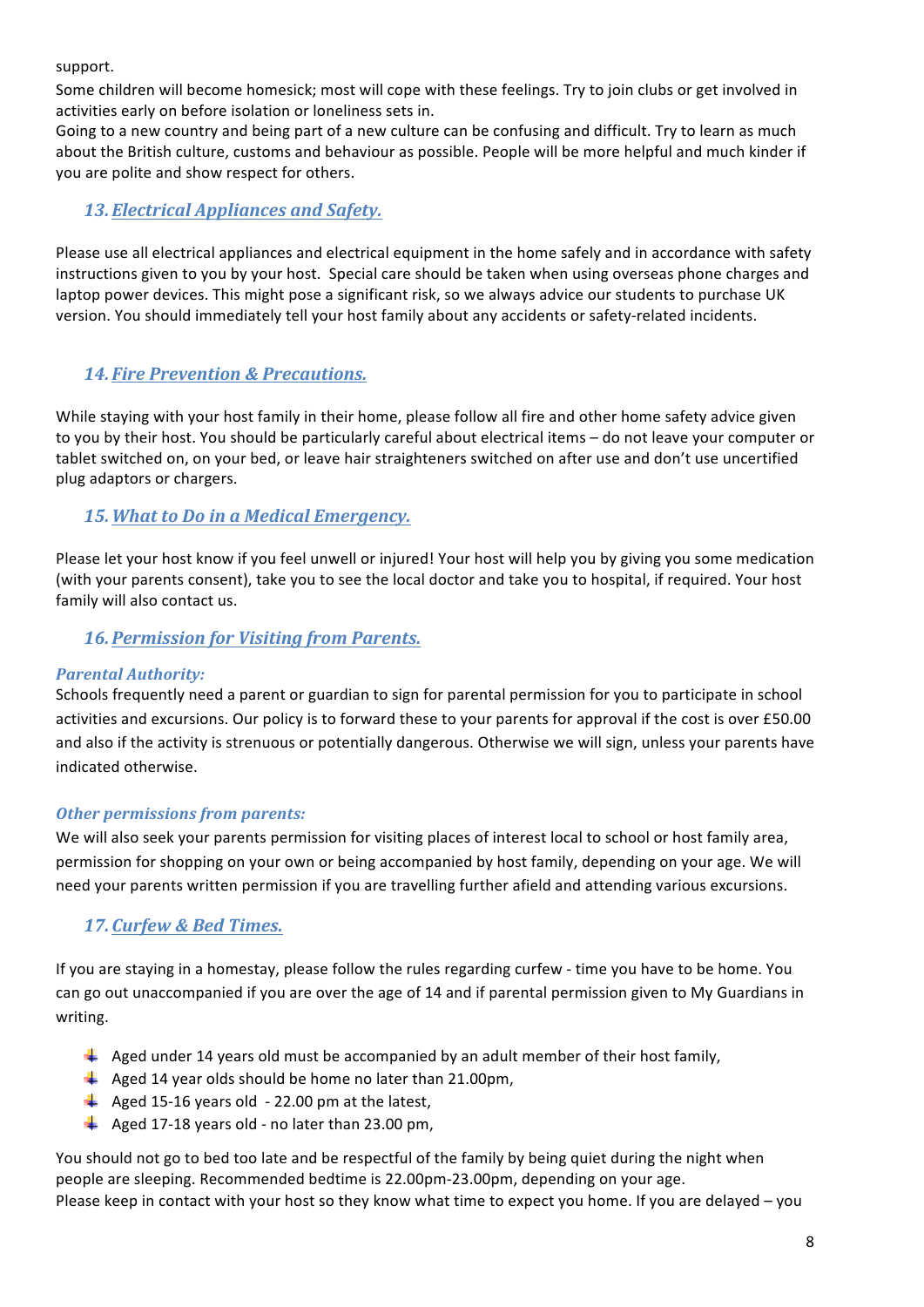must phone the host family immediately. If you are in serious difficulty, phone our emergency number and possibly call the police on 999.

# **18. English Laws including Smoking, Drinking, Sexual Activity, Illegal substances.**

### **Our guardianship students are not allowed:**

- $\frac{1}{2}$  Staying away overnight is forbidden, unless My Guardians have already received specific permission, in writing, from your parents.
- Friends overnight you must not have other friends to stay overnight unless they have contacted My Guardians for consent beforehand.
- $\downarrow$  Having any friends of the opposite sex in your bedroom.
- $\downarrow$  Using the host family's phone or computer without their permission.
- $\ddot{\textbf{+}}$  Hair colour and body piercing Schools do not allow the students to colour their hair and you may not use hair dye in hosts' homes. It is the same for body piercing.
- $\downarrow$  Smoking is not allowed at school or while staying with host families.
- $\downarrow$  Drugs The use of all non-prescription drugs is illegal for anyone in the UK. This means that you may only take drugs and medicines issued by your own doctor, hospital doctor or those that you can buy from the chemist without a prescription.
- Fig. Drink In UK you have to be 18 years of age to be able to buy and drink alcohol. These restrictions will be one of the important rules laid down by your school. Same applies while staying with host family.
- $\ddot{\textbf{u}}$  You must be aware that UK Laws differ from the laws in your own countries.

# *19.Prevent- Anti-Radicalisation.*

See also Appendix 6 (Anti-Radicalisation – Prevent Duty Policy).

My Guardians will not tolerate extremists' views. It is the responsibility of all schools and guardianship organisations to protecting vulnerable students from being drawn into Terrorism and it its part of the Prevent strategy. The main aim of the Prevent strategy is to reduce the threat to the UK from terrorism by stopping people becoming terrorists or supporting terrorism.

# **20.** *Safe use of the Internet, access to Wi-Fi.*

### *Telephone and Internet Usage.*

Most families have a wireless broadband connection, and many are happy for you to use this for reasonable access to the Internet from a laptop computer (such as social networking). If you are allowed to make telephone calls from the host family telephone always ask permission to do so beforehand. If you are allowed to receive telephone calls, arrange for people to call you after 9.00am and before 9.00pm.

# **↓** *Online safety and behaviour.*

There is no doubt that technologies including the Internet and mobile phones offer tremendous opportunities for students, however as with any environment there are also risks. Risks associated with the Internet, mobiles and social networking sites and other interactive services include:

- $\leftarrow$  Cyber-bullying,
- $\overline{\phantom{a} \bullet}$  Grooming and potential abuse by online predators,
- $\downarrow$  Identity theft,
- $\downarrow$  Exposure to inappropriate content including self-harm.

Students are responsible for their actions, conduct and behaviour on the Internet in the same way that they are responsible at school during classes or during social activities. Use of technology should be safe, responsible and legal.

# *Stay Safe online.*

- $\pm$  Do not give your personal details to anyone online (for example, full name, contact details).
- $\ddot{\phantom{1}}$  Do not meet with people who you have met online as it can be dangerous.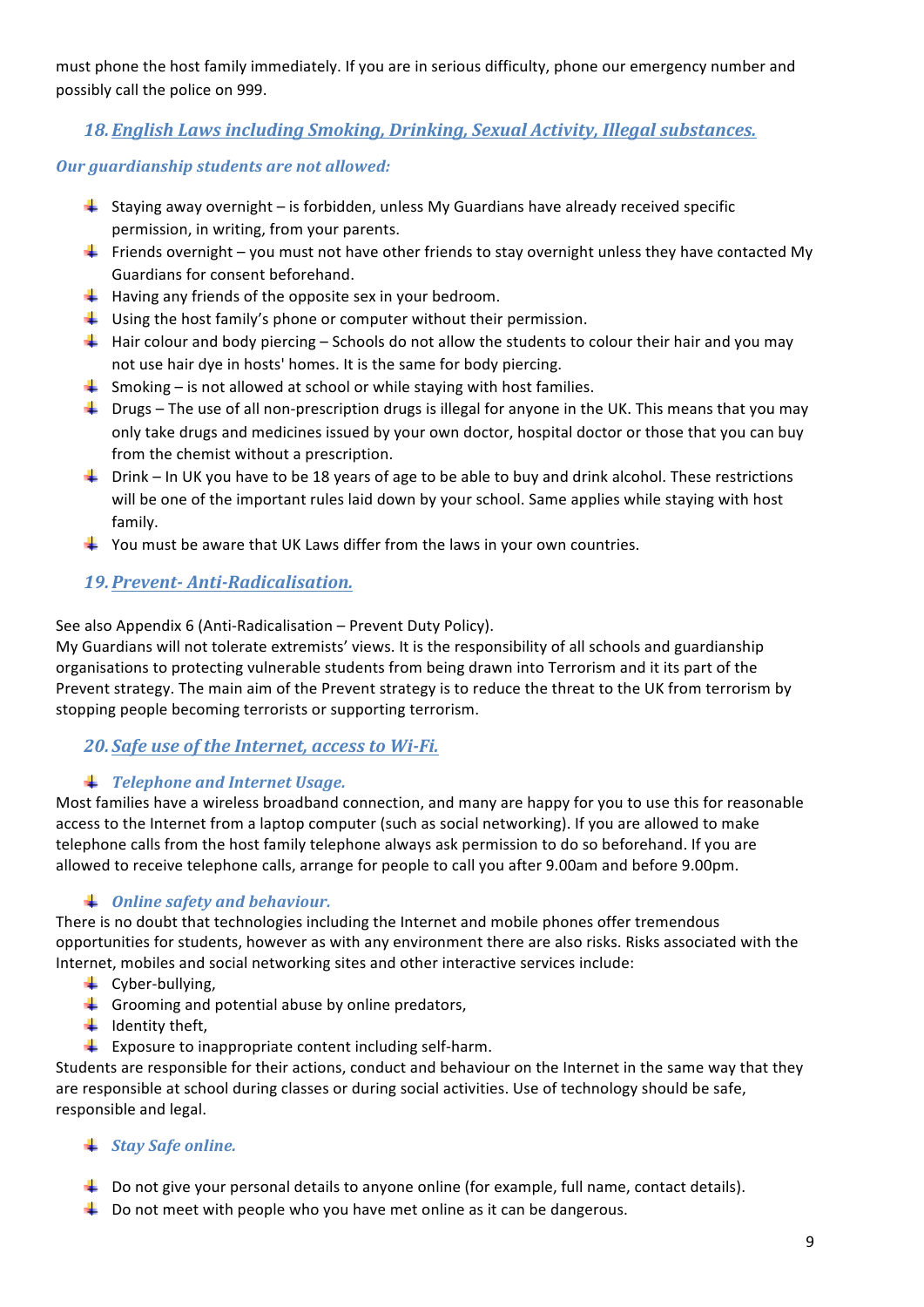- $\ddot{\textbf{+}}$  Do not accept messages, emails or open files from people you do not know or trust as some can contain viruses or nasty messages.
- $\ddotplus$  If something makes you feel uncomfortable or worried tell your parent, host family or My Guardians member of staff.

### *21.Bullying & Cyber- Bullying – Awareness, Help & Guidance.*

My Guardians will not tolerate bullying or cyber-bulling. Students should behave in a way that has a positive effect on others and not discriminate on any grounds, including age, gender, race, nationality, culture, religion, sexuality, disability, health, ability, status and appearance.

If someone is hurting you or your friends, there are people who can help you and stop people from making you feel scared or hurt. You should tell someone you trust. If you would like to speak to someone or report a bulling or cyber-bullying, please contact the following staff member: Mrs Irina Bowman +44(0) 7919425660. Please also read Appendix 5 of our Safeguarding Policy - Bulling including Cyber-bulling & E-safety Guidelines.

### **22.** List of Useful Contacts - telephone numbers and websites e.g. ChildLine, LSP *(formerly LSCB) number, The Children's Commissioner.*

### *Staying safe and who to turn to, in case of an emergency:*

### **Designated Safeguarding Lead:**

At My Guardians person responsible for child protection is: Mrs Irina Bowman, Designated Safeguarding Lead. Telephone: +44 (0) 7919425660, email: info@myguardians.co.uk. You should call the Designated Safeguarding Lead first to report an issue. **If you think you are in immediate danger:** contact the police by calling 999, otherwise, call 101 & ask for the Safeguarding Coordination Unit, in case of safeguarding issues. Contact Kent and Medway Safeguarding Children Board on 03000411111.

#### **National contacts:**

Crimestoppers 0800 555 111 http//:crimestoppers-uk.org. Childline 0800 1111. Kidscape Bullying Helpline 020 7730 3300. Children's Commissioner Anne Longfield 0800 528 0731 advice.team@childrenscommissioner.gsi.gov.uk

### 23. Additional Information:

### *Mobile phone registration & SIM cards.*

My Guardians personnel can assist you with buying mobile phone or UK Pay as you go mobile sim card.

### Safe and courteous use of your mobile phone & homestay telephone.

If you are allowed to make telephone calls from the host family telephone always ask permission to do so beforehand. If you are allowed to receive telephone calls, arrange for people to call you after 9.00am and before 9.00pm. Please respect your host family and do not use your mobile phone during meal times, late at night and in other times that might not be suitable.

### **Food Hygiene.**

Your host family will cook delicious meals for you and offer you some snacks. But should you decide to buy some of your favourite snacks for yourself, this would be also fine. Make sure you store snacks properly and ask your host if your can keep them in the special sealed container in the kitchen or in the fridge if needed. Keeping good food hygiene is important!

### *Registering with a Doctor, Private Medical Insurance & Dentist.*

Your school will register you with a local doctor's surgery. We advise parents to join private medical insurance scheme, which can be bought via school. Schools also offer dentist scheme for their students and we also highly recommend purchasing this cover as well. School can register you with local dentist for cases of emergency.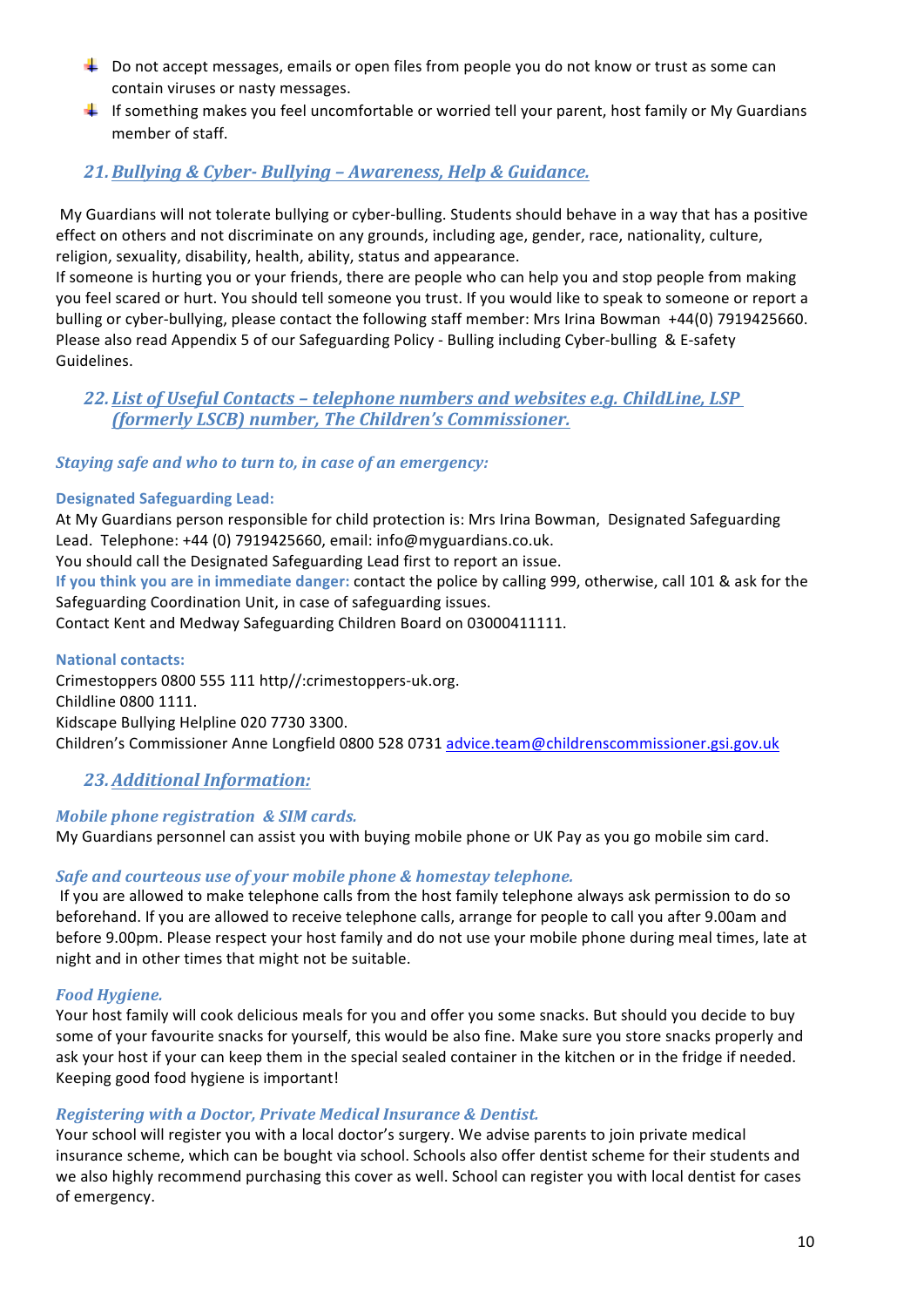#### *Using Private Cars & Taxis, Use of Seat Belts.*

We use private hire cars and taxis companies, known to us, to transfer our students. Using seat belts in cars is required by Law!

#### *Using public transport – including permission and booking tickets etc.* (28).

We always recommend out students of any age to use transfers arranged by us or by schools for airport arrivals and departures. Occasionally, for other purposes, e.g. trips to London, students over the age of 16 use public transport and we can help them with booking tickets.

### *Traffic safety as a pedestrian & cyclist.*

Remember that we drive on the left in England! Always be careful when you are crossing the road.

#### *Pocket Money.*

Your pocket money can be deposited into a bank account and handled by you or given to your school to administer. Older students handle their own pocket money, with younger students having their pocket money administered by the school.

If you have no pocket money when staying with the host family, we can cover the cost of your entrance for activities such as swimming or cinema (to a maximum of £30).

### *Setting up a bank account (31).*

My Guardians or your school will help you to open a bank account when you arrive in the UK, if this is necessary. 

### Learning to drive.

Some schools will allow you to have driving lessons during weekends or other times when you are free.

#### *Having regard for school rules when living with a homestay as well.*

You should take school rules into account when living with a host family too!

24. *Safeguarding Policy - Summary.* 

#### $\downarrow$  What is safeguarding?

My Guardians has a duty of care toward young people who use our services. We have a policy and procedures in place to help protect our students from harm and for reference in case something goes wrong. All staff members are responsible for students' safeguarding.

If someone is hurting you or your friends, there are people who can help you and stop people from making you feel scared or hurt. You should tell someone you trust:

 $\downarrow$  Who can I speak to?

If you would like to speak to someone or report a safeguarding issue, please contact the following staff member (trained to Level 3 in Safeguarding):

Designated person: Mrs Irina Bowman +44 (0) 7919425660.

- $\ddot{\phantom{1}}$  You can also tell your guardian, your host family, teacher, parents, grandparents or other members of your family who may be able to help, or can tell a friend;
- $\perp$  Let people help to make things better by stopping the person from hurting you or your friends.

The person at My Guardians who has special responsibility for helping you if someone's hurting you or your friends is Mrs Irina Bowman.

#### *What is an allegation?*

Information that shows an adult may have:

- $\overline{\textbf{B}}$  Behaved in a way that has/may have harmed a child,
- $\ddotplus$  Possibly committed a criminal offence against or related to a child,
- $\blacksquare$  Behaved towards a child in such a way that indicates she/he would pose a risk of harm if working closely or regularly with a child.

Types of abuse: grooming, sexual abuse, emotional abuse, physical abuse, neglect and controlling, coercive and threatening behaviours. If you have a concern about any of the above, please contact My Guardians